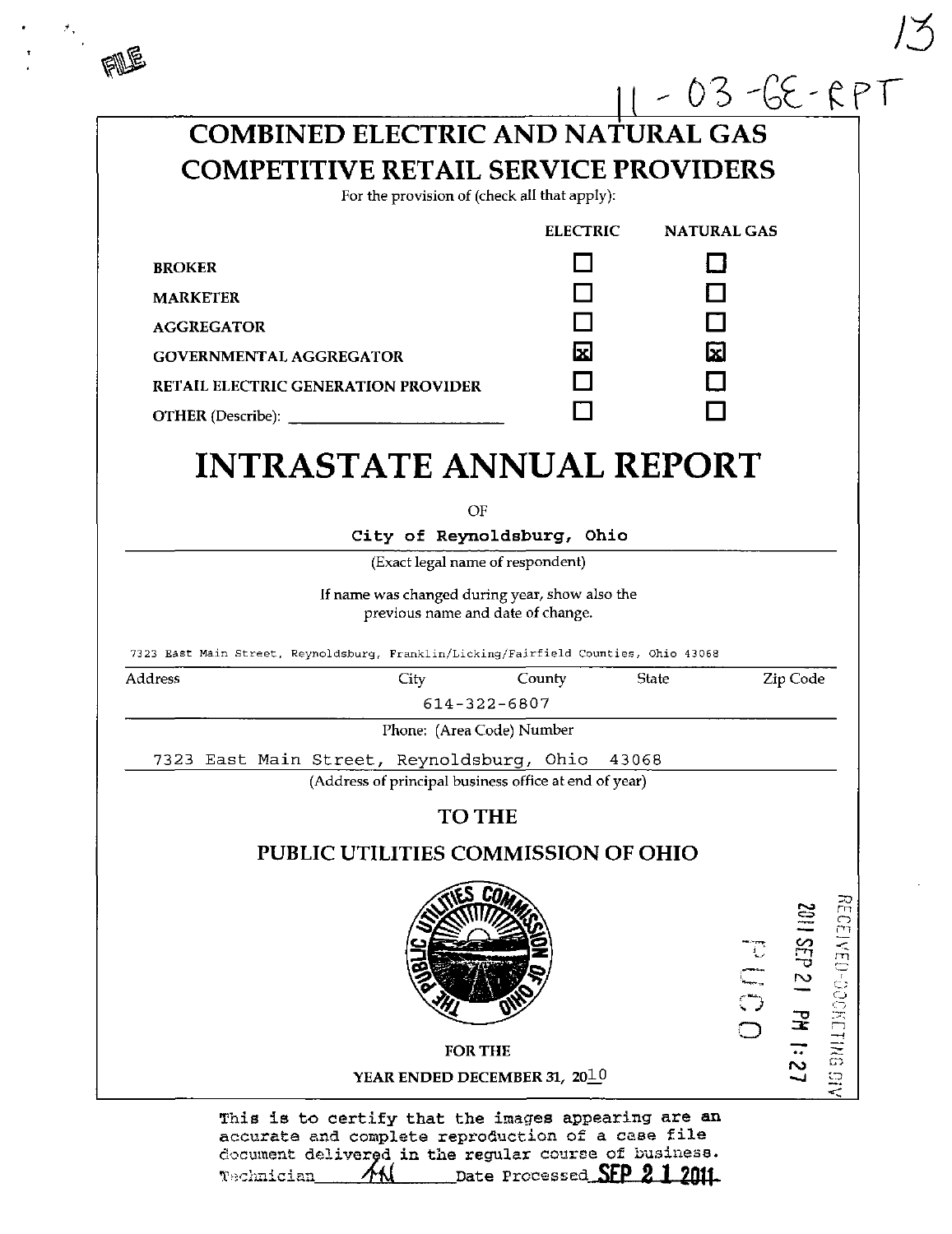$\frac{1}{2}$ 

 $\hat{\mathbf{r}}$ 

# TABLE OF CONTENTS

| Title                                                                         | Page           |
|-------------------------------------------------------------------------------|----------------|
|                                                                               | 1              |
|                                                                               | 2              |
|                                                                               | 3              |
|                                                                               | $\overline{4}$ |
| Monthly Sales Volumes of Natural Gas by Service Territory (Schedules 2A - 2D) | 5              |
| Name, Address and Phone Number of the Company's Contact Persons and to Whom   |                |
|                                                                               | 9              |
|                                                                               | 10             |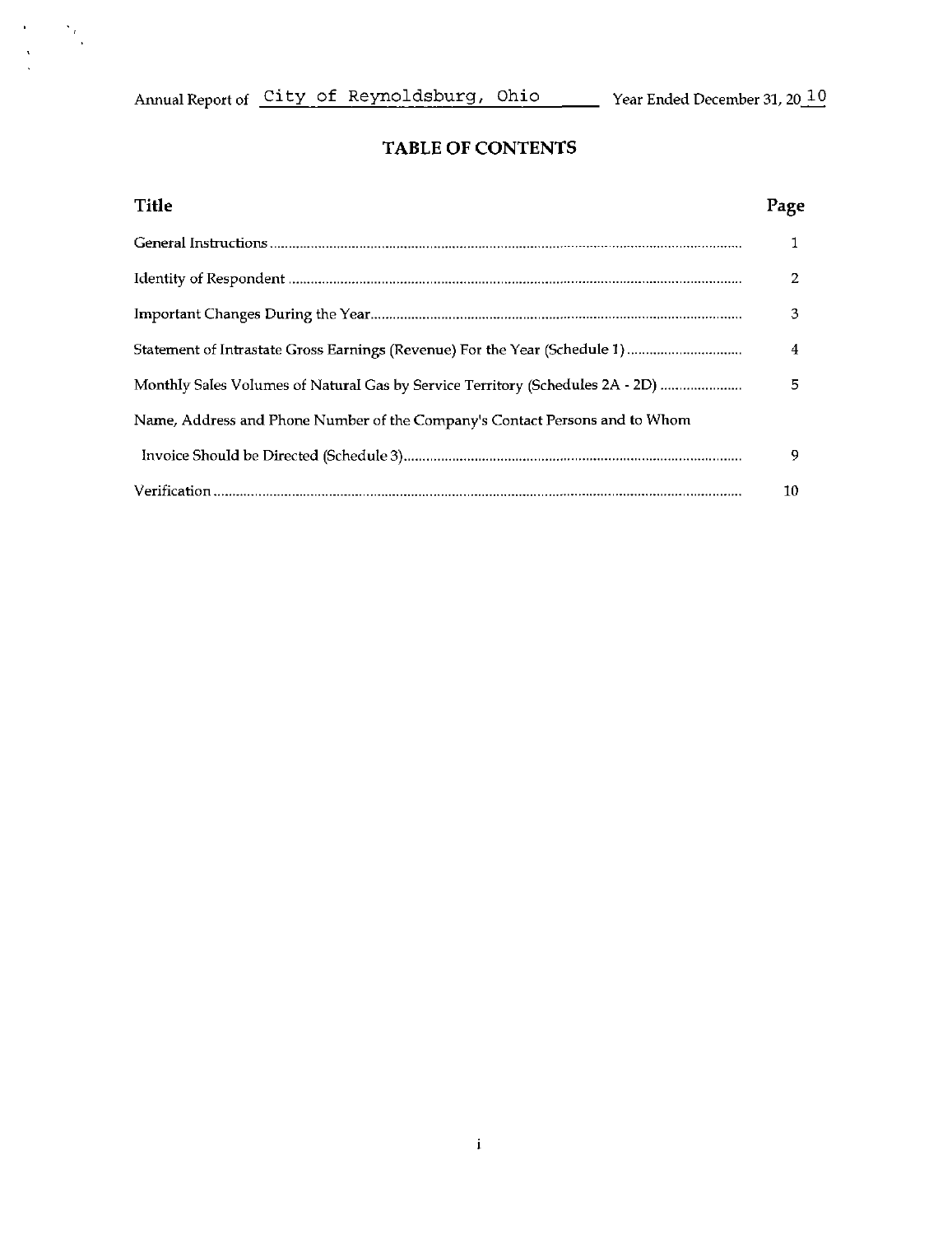Annual Report of  $City$  of Reynoldsburg, Ohio Year Ended December 31, 20<sup>10</sup>

# GENERAL INSTRUCTIONS

#### Please read the general instructions carefully before filling out this form:

- 1. The word "Respondent" in the following inquiries means the person, firm, association, or company in whose behalf the report is made.
- 2. The schedules and questions contained in this report were developed to be generally applicable to all competitive retail natural gas (CRNGS) and electric (CRES) suppliers. All instructions shall be followed and each question answered as fully and accurately as possible. Sufficient answers shall appear to show that no schedule, question, or line item has been overlooked.
- 3. If answers to an inquiry are given elsewhere in the report, incorporation of the information by reference is sufficient.
- 4. Customary abbreviations may be used except that the exact name of the respondent shall be shown in full on the "Title Page" and in the "Verification" page.
- 5. Where the space provided is insufficient for the required data or it is necessary or desirable to insert additional statements or schedules, the insert pages shall show the number and title of the schedule to which it pertains, as well as the name of the respondent and the year covered, and shall be on  $8 \frac{1}{2}$ " x  $11$ " durable paper.
- 6. The information required with respect to any statement furnished is the minimum requirement. The respondent may add such further material information as is necessary to ensure that the required statements are not misleading.
- 7. All copies filed with the Commission must be legible and permanent. All entries shall be made in permanent ink or by a typewriter. Items of a reverse or contrary character shall be enclosed in parentheses, or indicated by a minus sign followed by the amount.
- 8. The annual report shall be signed by a duly authorized officer of the respondent

#### Special Instructions for Governmental Aggregators

A governmental aggregator that does not directly supply natural gas and electricity to the members of its aggregation pool and receives no receipts or proceeds from the sale or provision of natural gas and electricity to the members of the aggregation pool, should timely complete the annual report and tile it in accordance with the following instructions:

- 1. Complete all sections of the cover page;
- 2. On page 4, enter zero total earnings and type or print the name(s) of the governmental aggregator's supplier(s) in the space below the table;
- 3. Do not fill out pages 5, 6, 7 or 8;
- 4. On page 9, complete only the top third of the page;
- 5. Complete the oath on page 10.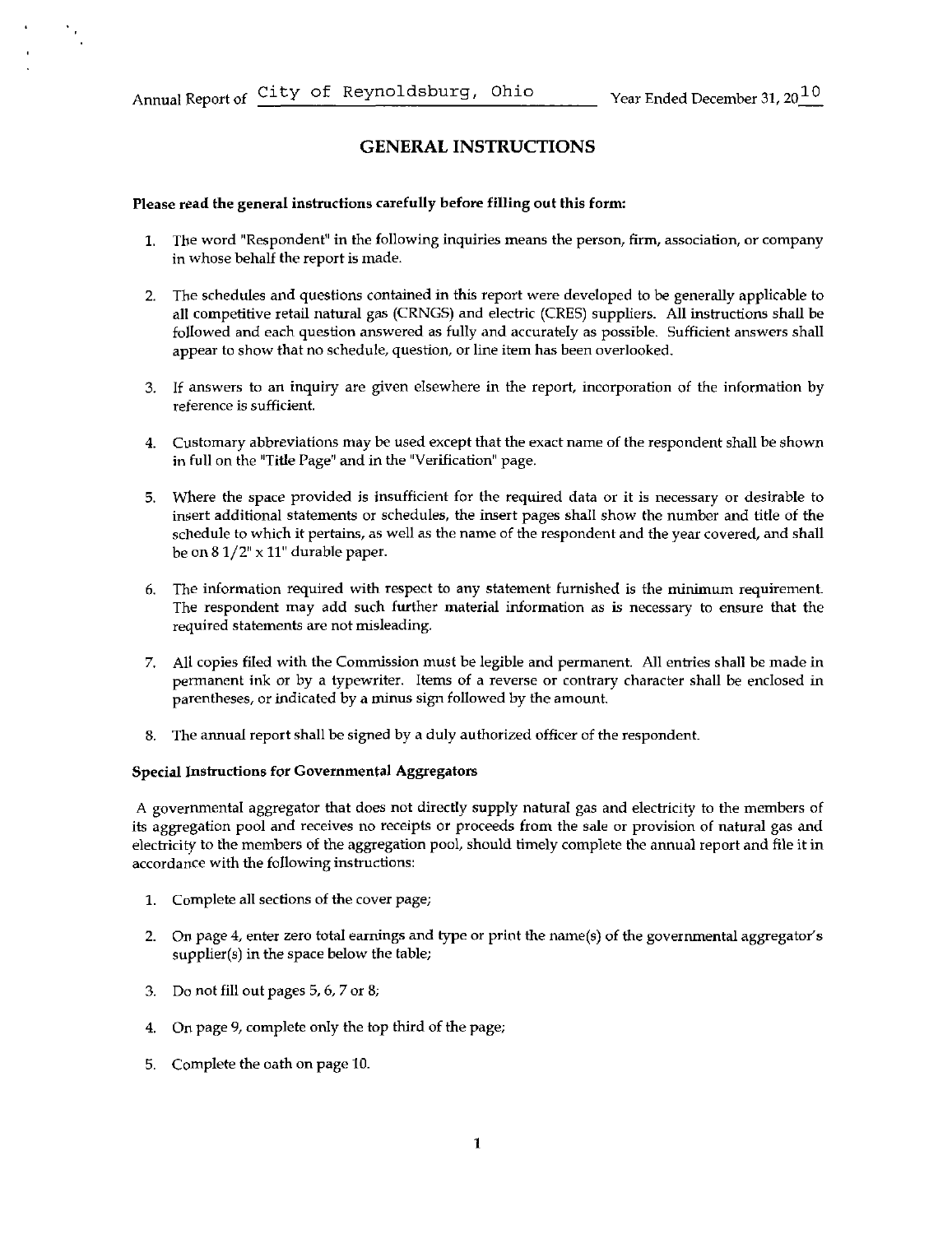Annual Report of City of Reynoldsburg, Ohio Year Ended December 31, 20  $10$ 

# IDENTITY OF RESPONDENT

1. Identify respondent's form of business organization; sole proprietorship, partnership, corporation, or other (explain). If incorporated, specify the date of filing articles of incorporation and the state in which incorporated.

Municipal Government

÷.

- 2. Identify any other names (other than shown on title page) under which respondent conducted any part of its business during the year. Provide full particulars.
- 3. Identify the names of affiliate and subsidiary companies of the respondent.
- 4. Identify the PUCO Case Numbers (and dates issued) granting respondent authority to operate as a CRNGS and CRES and respondent's certificate numbers.<br> $03 - 1024 - GA - GAG$   $03 - 066G(4)$  $03 - 1024 - GA - GAG$

 $10-2366$ -EL-GAG  $10-306E(1)$ 

5. Identify the dates when respondent began CRNGS and CRES operations in Ohio.

May 19, 2003 and November 17, 2010

- 6. Provide a list of Ohio service territories served by respondent. City of Reynoldsburg
- 7. Identify respondent's website URL.

[www.ci.reynoldsburg.oh.us](http://www.ci.reynoldsburg.oh.us) 

8. Identify the name, title, address, e-mail address and telephone number (including area code) of the person to be contacted concerning this report.

Lucas Haire Director Department of Development City of Reynoldsburg 7232 East Main Street Reynoldsburg, Ohio 43 068 614-322-6807 [lhaire@ci.reynoldsburg.oh.us](mailto:lhaire@ci.reynoldsburg.oh.us) 

 $\overline{2}$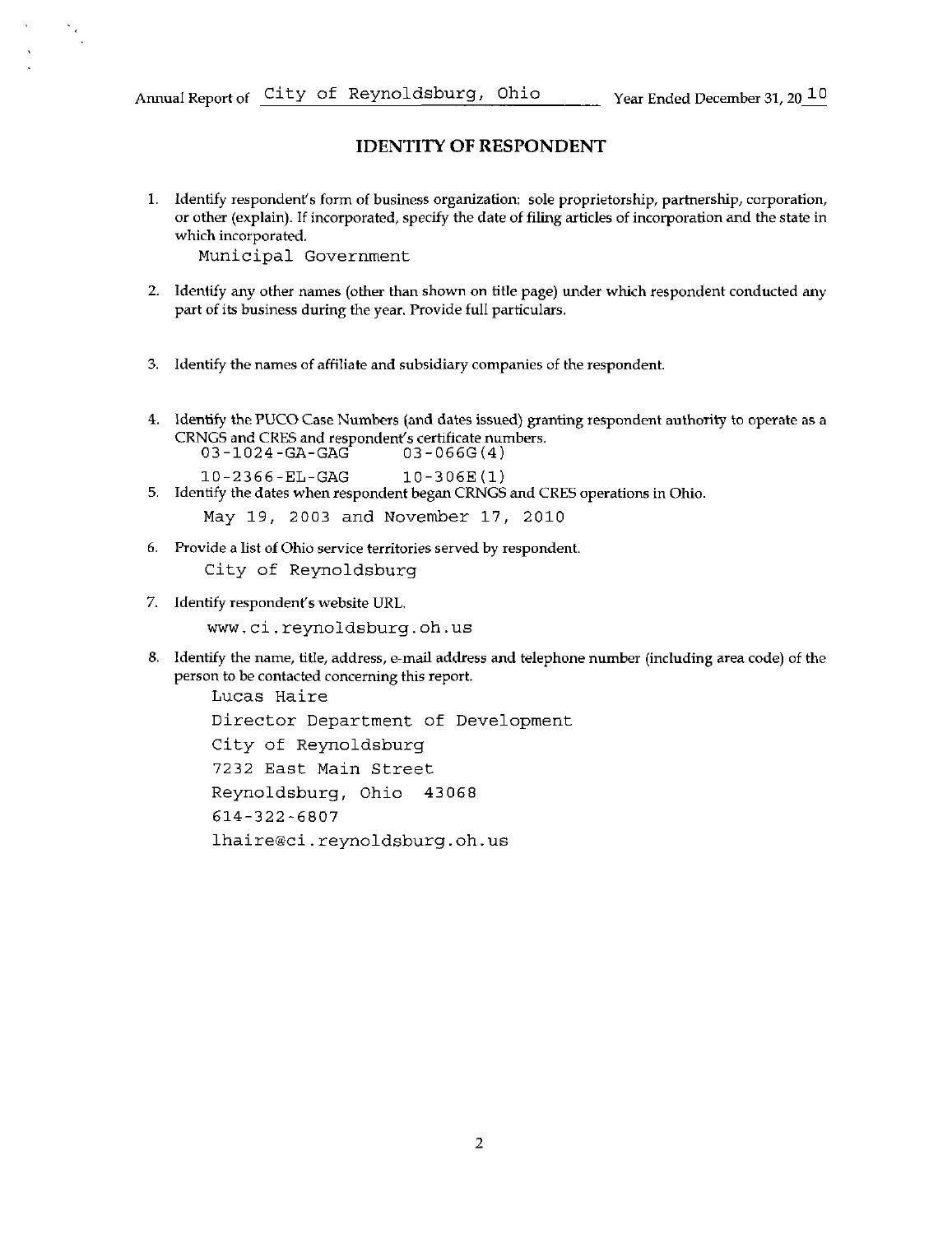# IMPORTANT CHANGES DURING THE YEAR

Report important changes of the types listed. Except as otherwise indicated, data furnished should apply to the same period the report covers. Answers should be numbered in accordance with the inquiries and if "none" states the fact, it should be used. If information, which answers an inquiry, is given elsewhere in the report, identification of the other answer will be sufficient

- 1. Changes in ownership or control (shareholders holding 5% or more of outstanding stock).
- 2. Other important changes; Give brief particulars of each other important change, which is not disclosed elsewhere in this report.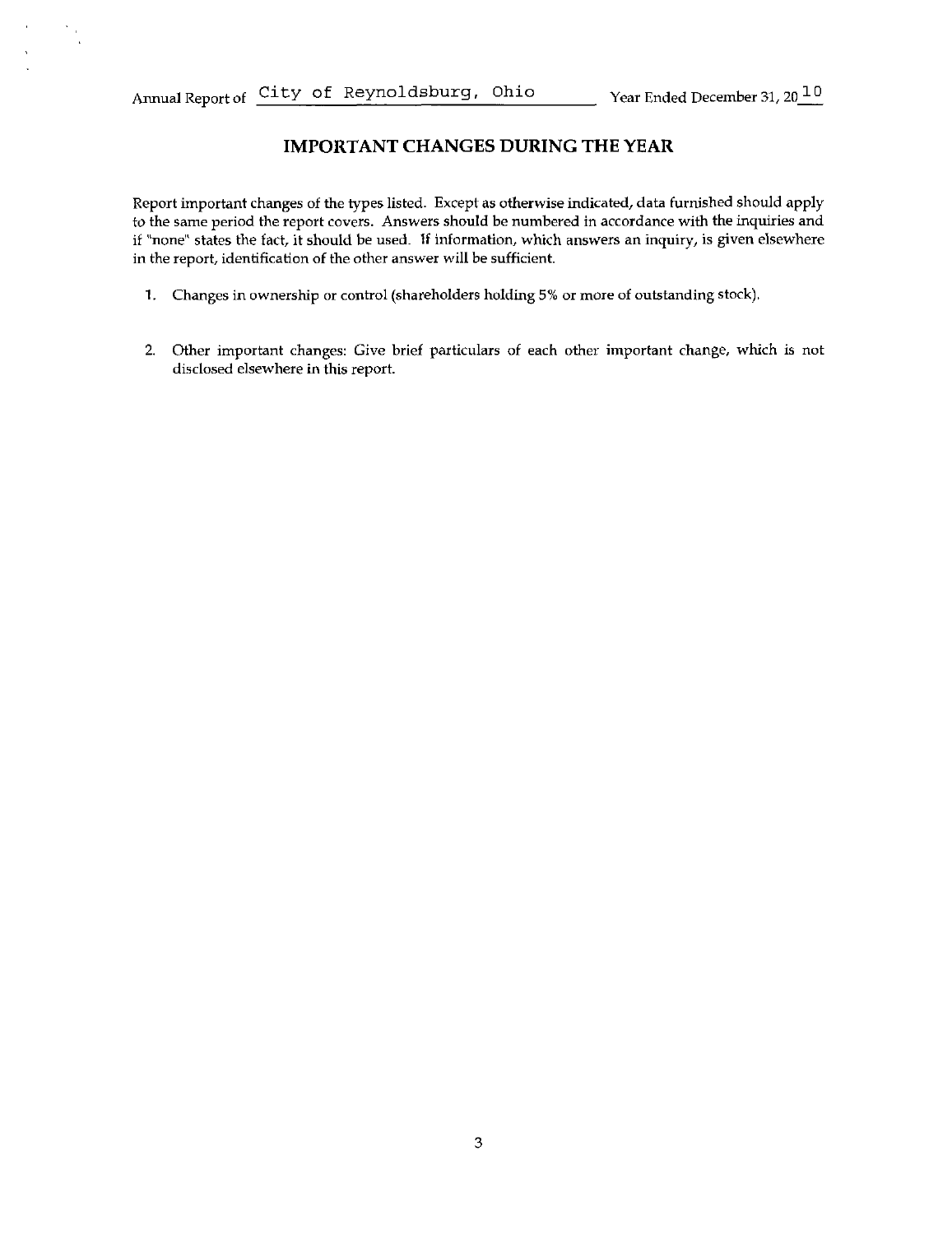#### Instructions:

 $\ddot{\cdot}$ 

Schedule 1 is used for PUCO annual assessment purposes pursuant to Sections 4905.10 and 4911.18, Revised Code. The reporting company shall maintain supporting and/or subsidiary records to separately record revenues derived from total operations and from its Ohio intiastate operations. Information presented herein is subject to audit by the PUCO.

For the purpose of this report, sales of natural gas and electricity are deemed to occur at the meter of a retail customer.

Any competitive retail natural gas and electricity supplier that reports zero gross revenues will not be assessed.

#### SCHEDULE: 1

|                                        | STATEMENT OF INTRASTATE GROSS EARNINGS (REVENUE) AND SALES                            |               |
|----------------------------------------|---------------------------------------------------------------------------------------|---------------|
| <b>Natural Gas Sales</b>               | Sales (Mcf)                                                                           | Earnings (\$) |
| Non-Mercantile                         |                                                                                       |               |
| Other                                  |                                                                                       |               |
| <b>Electricity Sales</b>               | Sales (kWh)                                                                           | Earnings (\$) |
| <b>Total Electric Sales</b>            |                                                                                       |               |
| All Other Intrastate<br>Gross Earnings |                                                                                       |               |
| Total Earnings $(1+2+3+4)$             | 1.7.111<br>RESIDED DR RESIDED<br>ಾಯಿದ ಸಂಗೀತವಾಸ<br>.<br>$\sim$<br>5.65<br>$-25.5.5.52$ |               |

|                          | OTHER SALES NOT SUBJECT TO ASSESSMENT                                                                                                                                                                                                                                   |                      |
|--------------------------|-------------------------------------------------------------------------------------------------------------------------------------------------------------------------------------------------------------------------------------------------------------------------|----------------------|
| <b>Natural Gas Sales</b> | Sales (Mcf)                                                                                                                                                                                                                                                             | <b>Earnings (\$)</b> |
| Mercantile <sup>l</sup>  |                                                                                                                                                                                                                                                                         |                      |
|                          | Sales (kWh)                                                                                                                                                                                                                                                             | Earnings (\$)        |
| Total Earnings           | <b>SACRES LIBE</b><br>$\sim$<br>common omnent com<br>, in it is considerable and a<br>I S S IS THE THE PAPE PAPER IS<br><b>CALL AND AND ADDRESS AND ADDRESS OF THE ALL COMPANY</b><br>nisistin vanandin v<br>A CALABASA CALABASA MARIAMADE<br>,,,,,,,,,,,,,,,,,,,,,,,,, |                      |

1. "Mercantile" means a customer that consumes, other than for residential use, more than five hundred thousand cubic feet of natural gas per year at a single location within this state or consumes natural gas, other than for residential use, as part of an undertaking having more than three locations within or outside of this state. "Mercantile customer" excludes a not-for-profit customer for which a declaration under Section 4929.01(L)(2), Ohio Revised Code, is in effect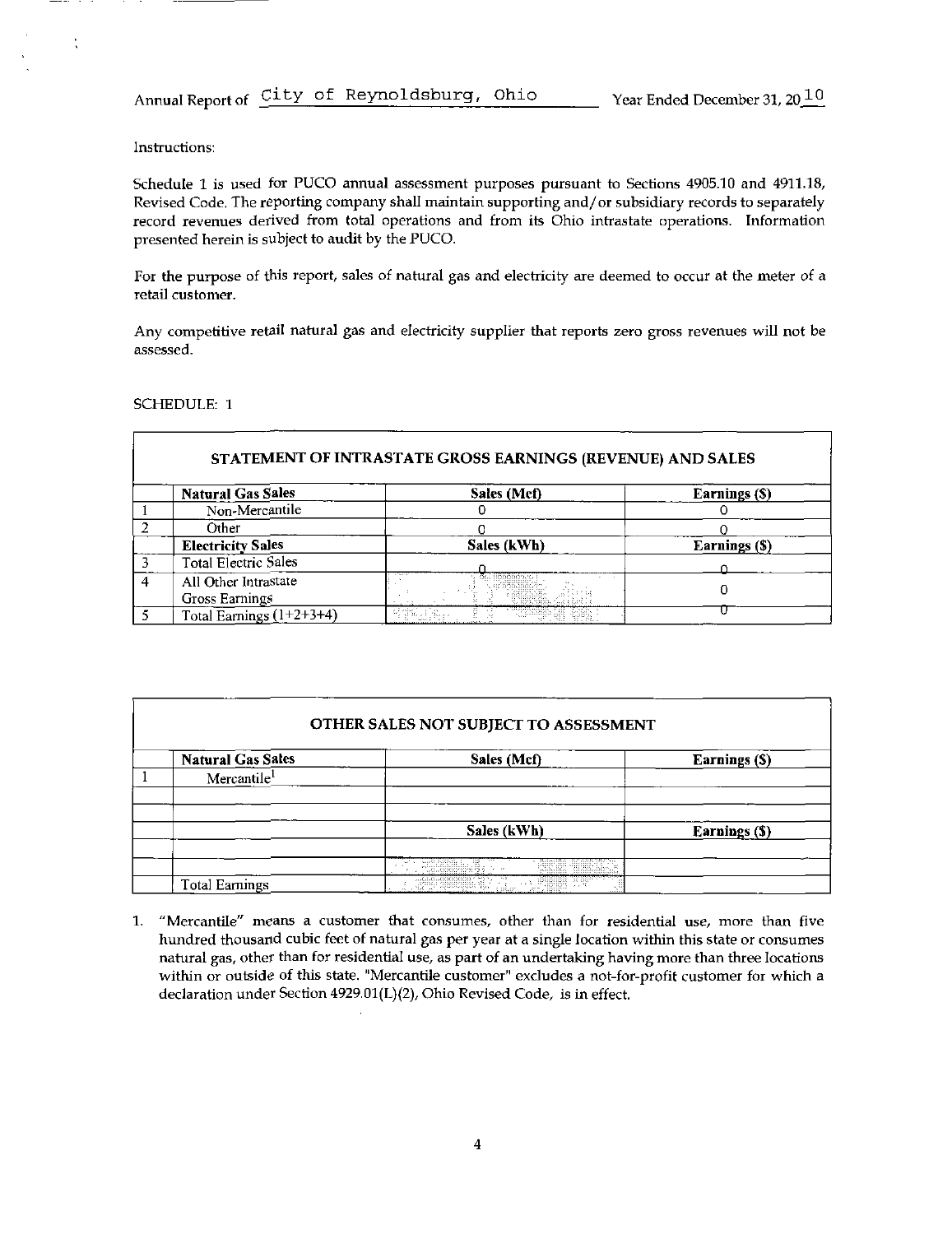# SCHEDULE: 2A

#### Instructions;

 $\hat{\mathcal{A}}$ 

 $\gamma_{\rm eff}$  $\ddot{\phantom{a}}$ 

> This report is used to report monthly and annual volumes of natural gas sold by Competitive Retail Natural Gas Service Providers in the service area identified. Provide the volumes in hundreds of cubic feet (Ccf's).

| SALES VOLUMES OF NATURAL GAS<br>in the Cincinnati Gas & Electric Company service area |            |                |       |  |  |  |
|---------------------------------------------------------------------------------------|------------|----------------|-------|--|--|--|
|                                                                                       | Mercantile | Non-Mercantile | Total |  |  |  |
| January                                                                               |            |                |       |  |  |  |
| February                                                                              |            |                |       |  |  |  |
| March                                                                                 |            |                |       |  |  |  |
| April                                                                                 |            |                |       |  |  |  |
| May                                                                                   |            |                |       |  |  |  |
| June                                                                                  |            |                |       |  |  |  |
| July                                                                                  |            |                |       |  |  |  |
| August                                                                                |            |                |       |  |  |  |
| September                                                                             |            |                |       |  |  |  |
| October                                                                               |            |                |       |  |  |  |
| November                                                                              |            |                |       |  |  |  |
| December                                                                              |            |                |       |  |  |  |
| <b>Total</b>                                                                          |            |                |       |  |  |  |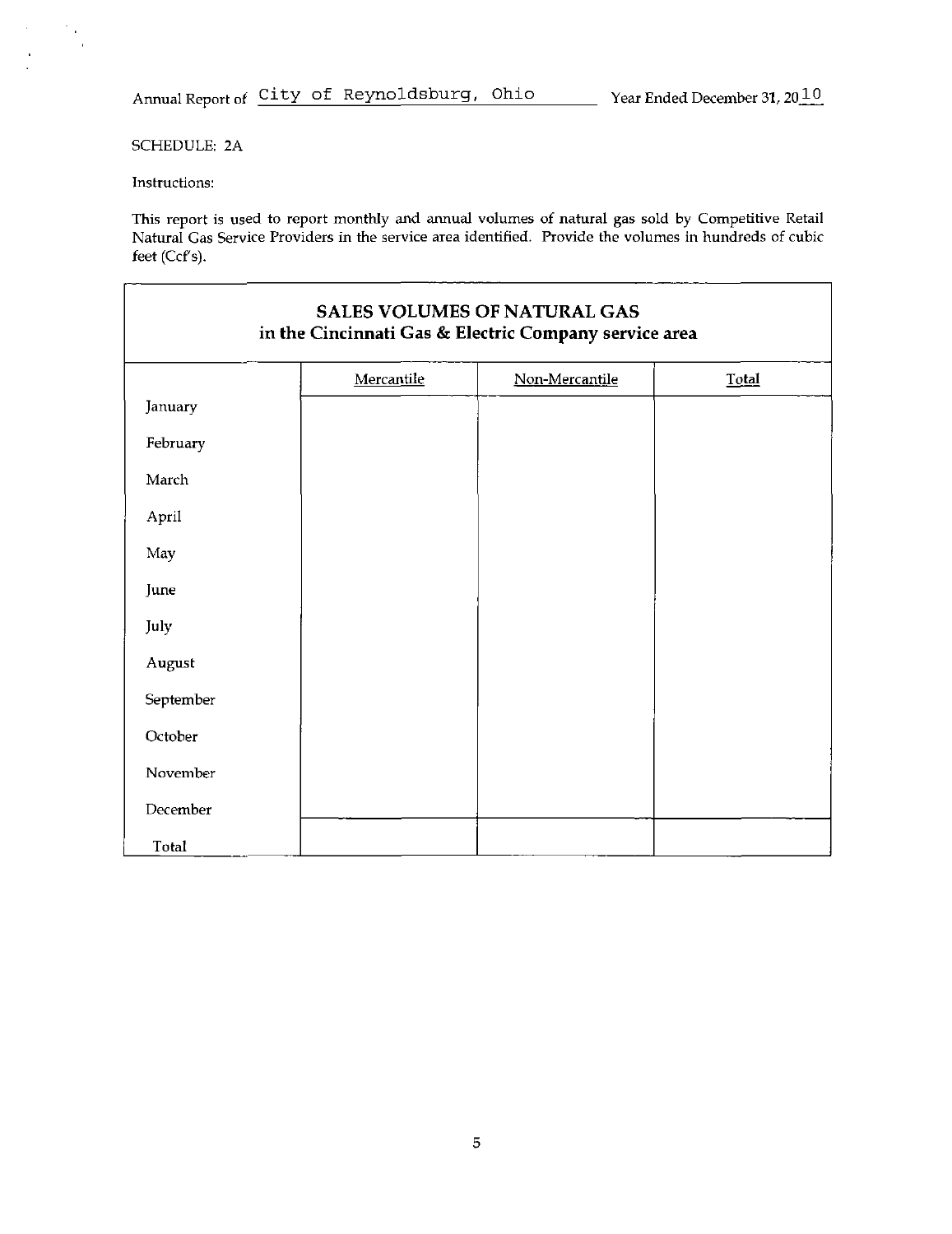# SCHEDULE; 2B

# Instructions:

 $\bar{a}$ 

 $\mathcal{F}_\text{d}$  $\ddot{\phantom{0}}$ 

> This report is used to report monthly and annual volumes of natural gas sold by Competitive Retail Natural Gas Service Providers in the service area identified. Provide the volumes in hundreds of cubic feet (Ccf's).

| <b>SALES VOLUMES OF NATURAL GAS</b><br>in the Columbia Gas of Ohio service area |            |                |              |  |  |
|---------------------------------------------------------------------------------|------------|----------------|--------------|--|--|
|                                                                                 | Mercantile | Non-Mercantile | <b>Total</b> |  |  |
| January                                                                         |            |                |              |  |  |
| February                                                                        |            |                |              |  |  |
| March                                                                           |            |                |              |  |  |
| April                                                                           |            |                |              |  |  |
| May                                                                             |            |                |              |  |  |
| June                                                                            |            |                |              |  |  |
| July                                                                            |            |                |              |  |  |
| August                                                                          |            |                |              |  |  |
| September                                                                       |            |                |              |  |  |
| October                                                                         |            |                |              |  |  |
| November                                                                        |            |                |              |  |  |
| December                                                                        |            |                |              |  |  |
| Total                                                                           |            |                |              |  |  |

6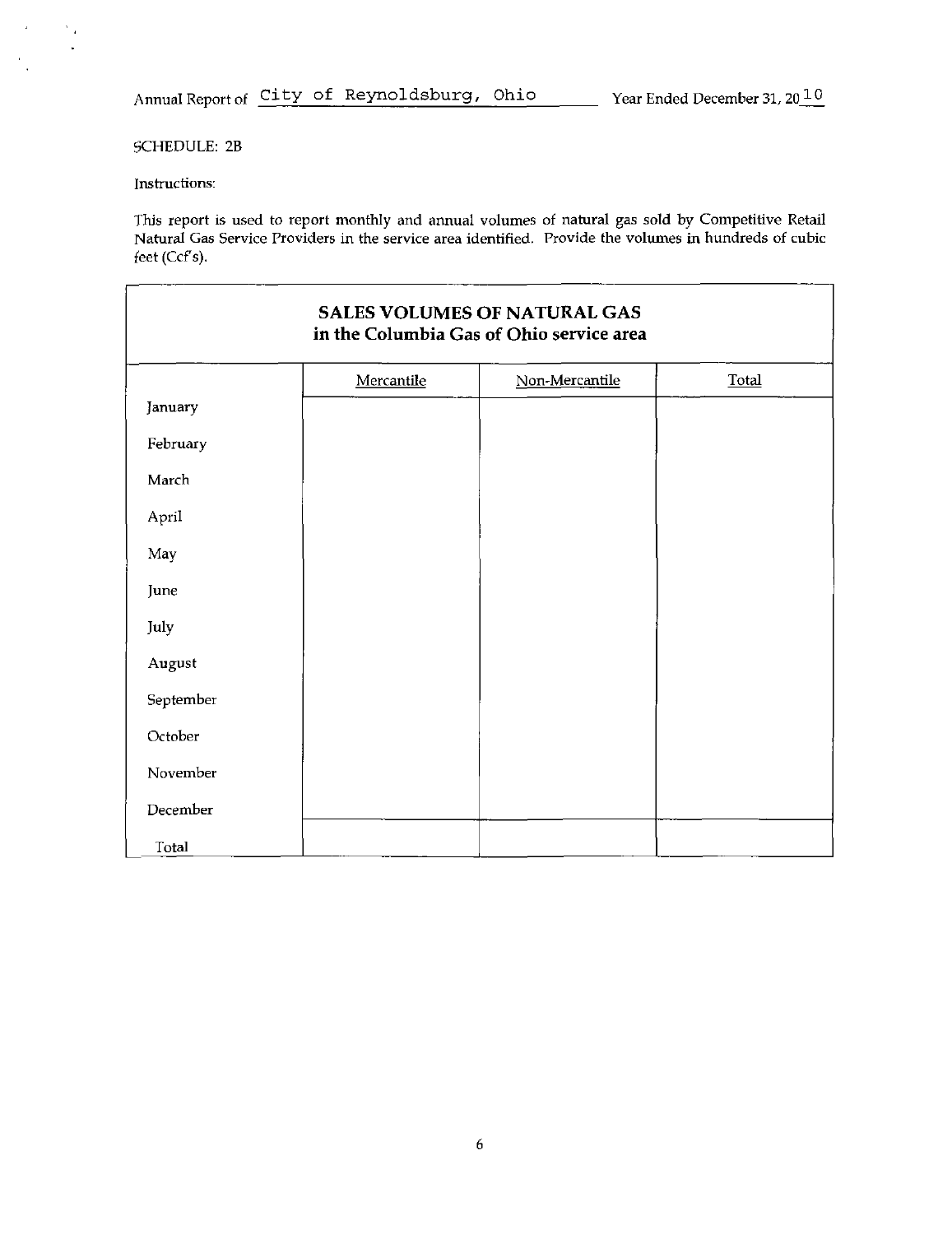h.

# SCHEDULE; 2C

# Instructions:

 $\lambda$  $\ddot{\cdot}$ 

> This report is used to report monthly and annual volumes of natural gas sold by Competitive Retail Natural Gas Service Providers in the service area identified. Provide the volumes in hundreds of cubic feet (Ccf's),

|           | Mercantile | Non-Mercantile | Total |
|-----------|------------|----------------|-------|
| January   |            |                |       |
| February  |            |                |       |
| March     |            |                |       |
| April     |            |                |       |
| May       |            |                |       |
| June      |            |                |       |
| July      |            |                |       |
| August    |            |                |       |
| September |            |                |       |
| October   |            |                |       |
| November  |            |                |       |
| December  |            |                |       |
| Total     |            |                |       |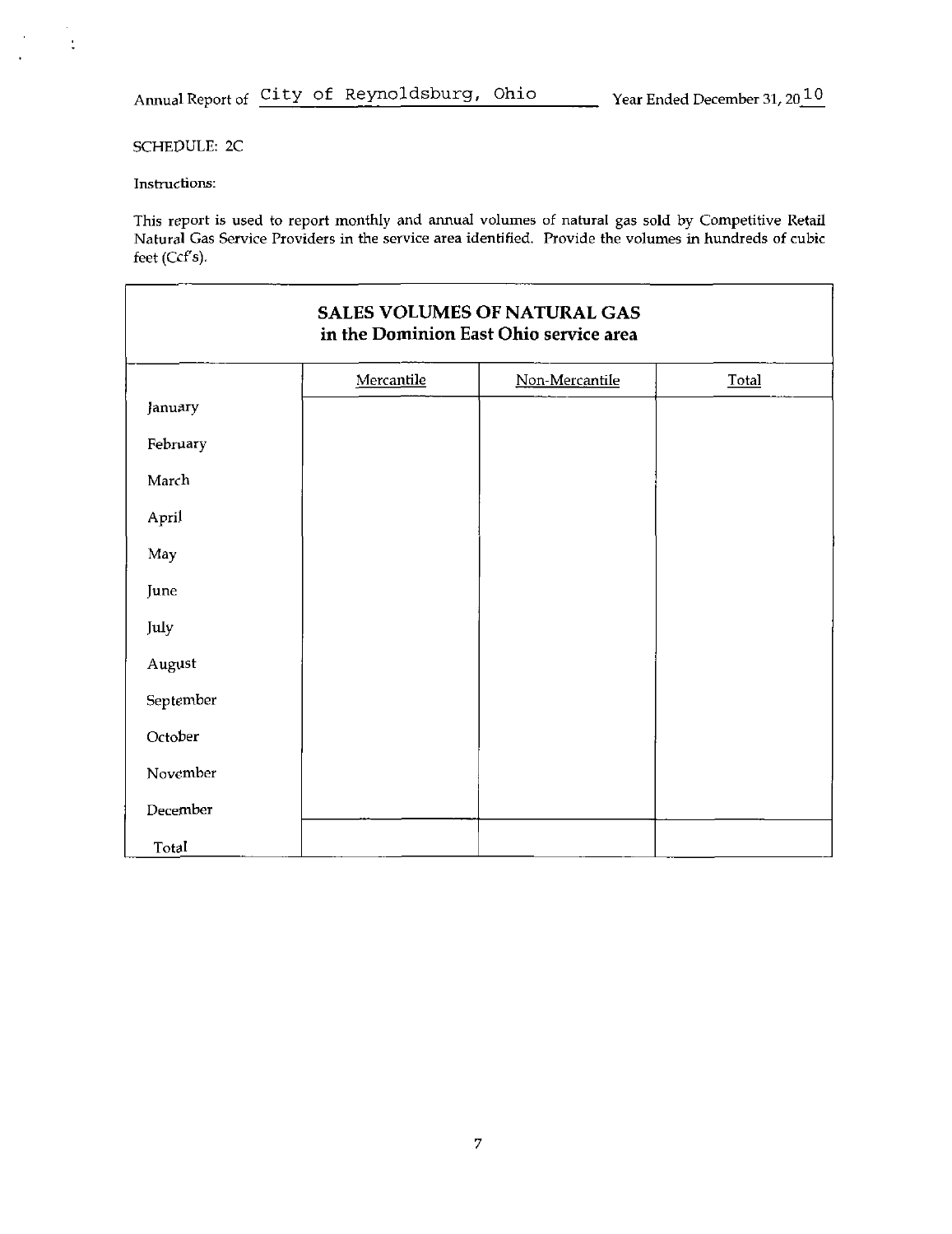# SCHEDULE; 2D

#### Instructions;

ί,

This report is used to report monthly and armual volumes of natural gas sold by Competitive Retail Natural Gas Service Providers in the service area identified. Provide the volumes in hundreds of cubic feet (Ccf's).

# SALES VOLUMES OF NATURAL GAS in the Vectren Energy Delivery of Ohio service area January February March April May June July August September October November December Total Mercantile | Non-Mercantile | Total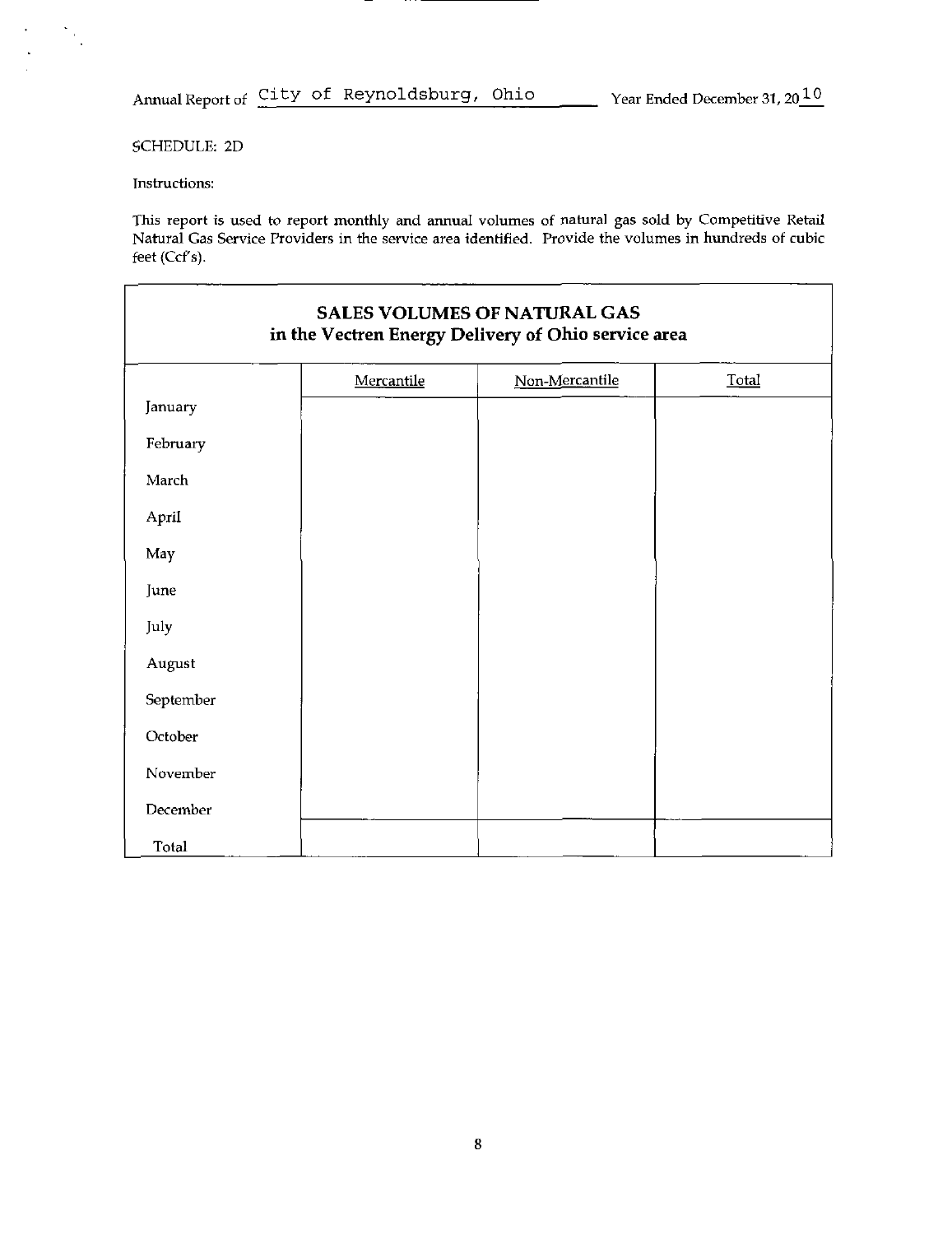Annual Report of City of Reynoldsburg, Ohio Year Ended December 31, 2010

#### SCHEDULE: 3

# IN ORDER TO ENSURE THAT PUCO CORRESPONDENCE IS DIRECTED TO THE APPROPRIATE PERSON AT THE CORRECT ADDRESS, PLEASE COMPLETE THE FOLLOWING.

# Name, Title, Address, and Phone Number of the Company's Contact Persons to Receive Entries and Orders from the Docketing Division

|                   | Lucas Haire |  |  |                                                 |  |       | Director Department of Development |
|-------------------|-------------|--|--|-------------------------------------------------|--|-------|------------------------------------|
| Name <sup>1</sup> |             |  |  |                                                 |  | Title |                                    |
|                   |             |  |  | 7232 East Main Street, Reynoldsburg, Ohio 43068 |  |       |                                    |

**Address** 

614-322-6807

Phone Number (Including Area Code)

Name, Title, Address, and Phone Number of Person to Whom Invoice Should be Directed

| Lucas Haire<br>---- |  | Director Department of Development |
|---------------------|--|------------------------------------|
| Name                |  |                                    |

7232 East Main Street, Reynoldsburg, Ohio 43068

Address

614-322-680 7

Phone Number (Including Area Code)

Name and Address of the President

|      | Lucas Haire<br>Director Department of Development |  |  |                                                 |  |           |  |
|------|---------------------------------------------------|--|--|-------------------------------------------------|--|-----------|--|
| Name |                                                   |  |  |                                                 |  | President |  |
|      |                                                   |  |  | 7232 East Main Street, Reynoldsburg, Ohio 43068 |  |           |  |

Address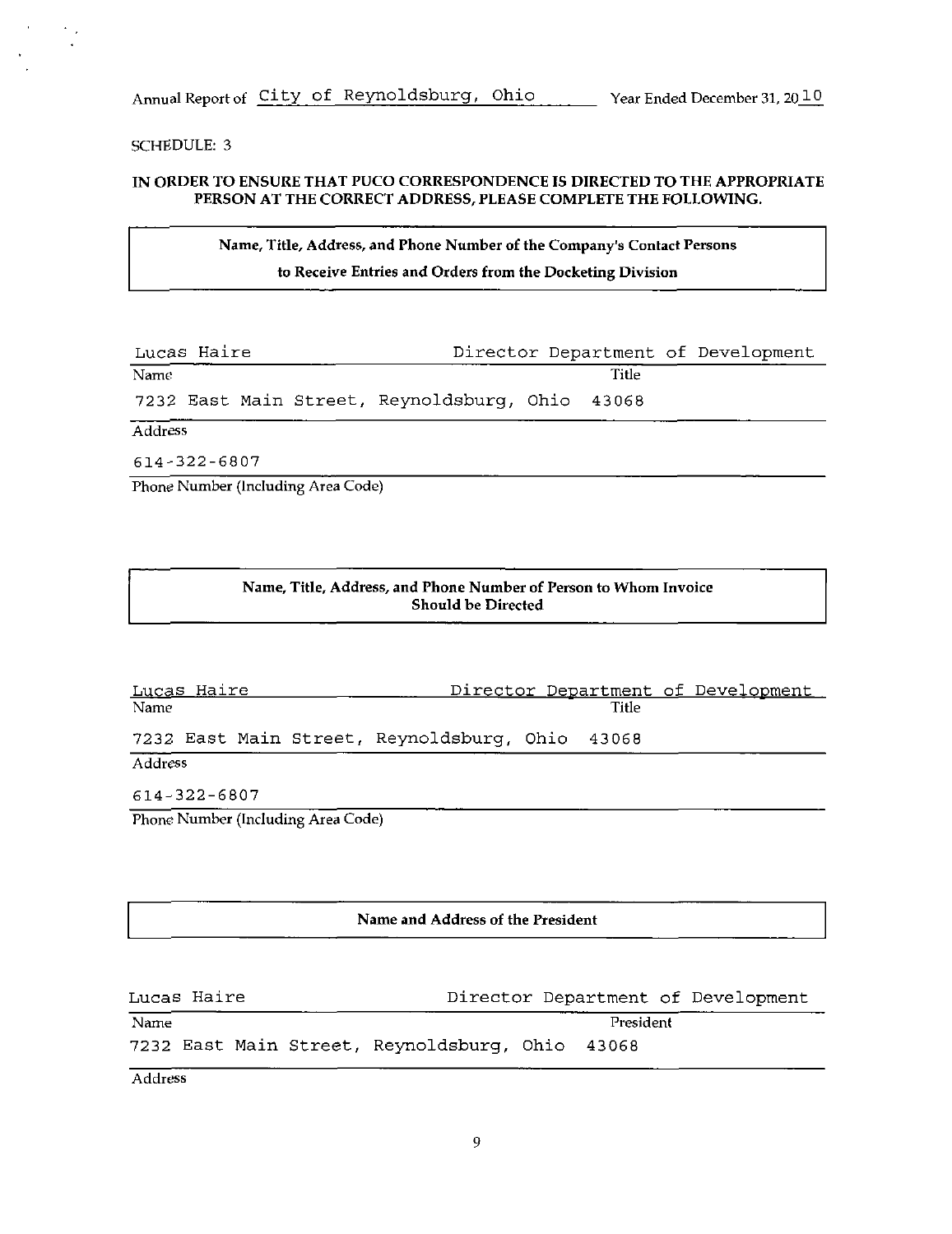Annual Report of  $City$  of Reynoldsburg, Ohio Year Ended December 31, 20 $\frac{10}{ }$ 

 $\frac{1}{2}$ 

10